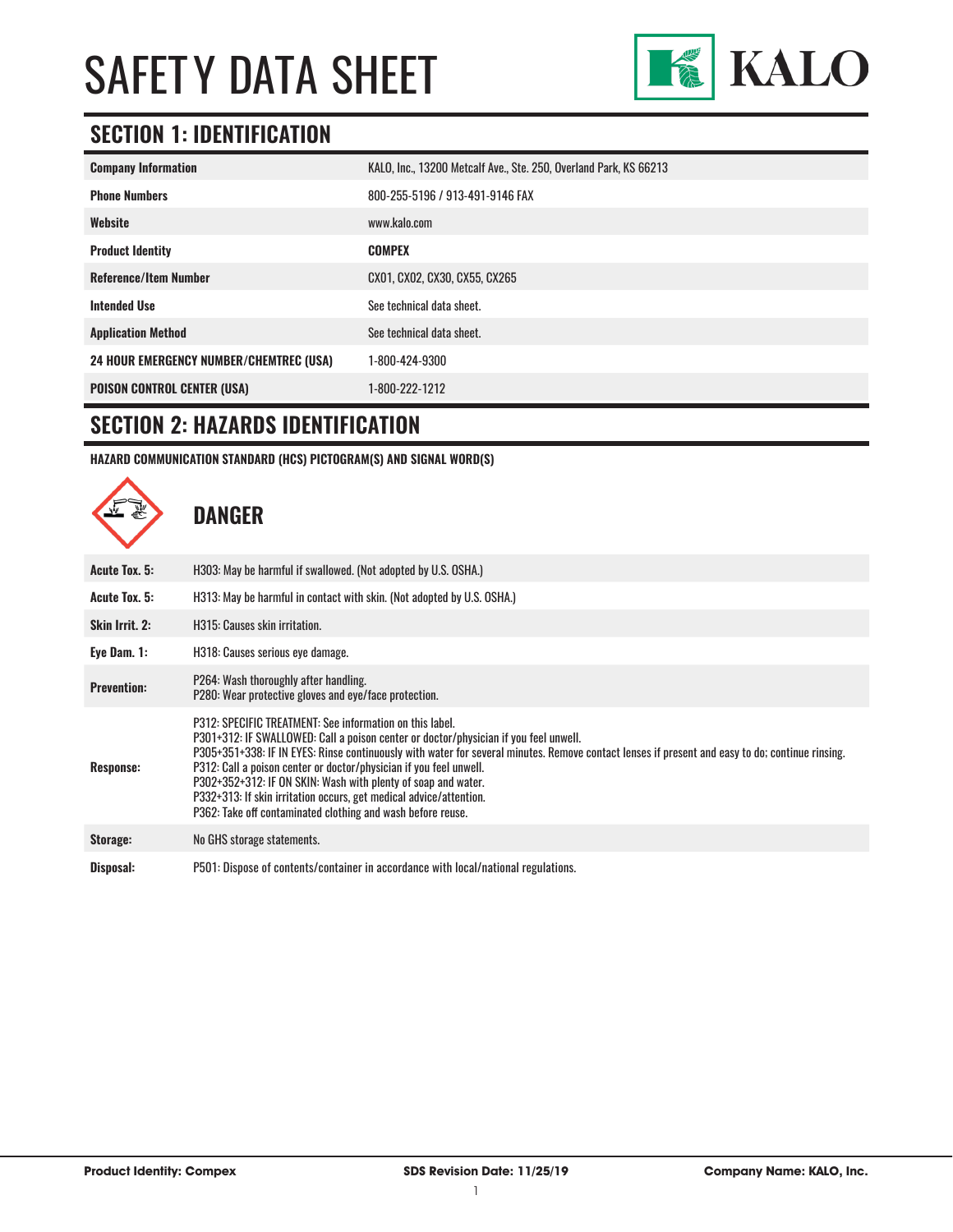

### **SECTION 3: COMPOSITION/INFORMATION ON INGREDIENTS**

**This product is labeled with the following GHS classifications, as it contains substances that present a hazard within the meaning of the relevant State and Federal Hazardous Substances regulations. This product is a proprietary blend and the ingredients and mixture percentages are being withheld as confidential business information.**

| <b>Ingredient/Chemical Designations:</b> | Proprietary surfactant                                          |  |
|------------------------------------------|-----------------------------------------------------------------|--|
| <b>CAS No.:</b>                          | Proprietary                                                     |  |
| Weight %:                                | $25 - 50$                                                       |  |
| Notes:                                   | [1] Substance classified with a health or environmental hazard. |  |
| <b>Ingredient/Chemical Designations:</b> | Proprietary surfactant                                          |  |
| <b>CAS No.:</b>                          | Proprietary                                                     |  |
| Weight %:                                | $10 - 25$                                                       |  |
| Notes:                                   | [1] Substance classified with a health or environmental hazard. |  |
| <b>Ingredient/Chemical Designations:</b> | Proprietary solvent                                             |  |
| <b>CAS No.:</b>                          | Proprietary                                                     |  |
| Weight %:                                | $1.0 - 10$                                                      |  |
| Notes:                                   | [1] Substance classified with a health or environmental hazard. |  |

## **SECTION 4: FIRST AID MEASURES**

#### **[DESCRIPTIONS]**

| General:           | In all cases of doubt, or when symptoms persist, seek medical attention. Never give anything by mouth to an unconscious person.                                                                                                         |
|--------------------|-----------------------------------------------------------------------------------------------------------------------------------------------------------------------------------------------------------------------------------------|
| <b>Inhalation:</b> | Remove to fresh air. Keep patient warm and at rest. If breathing is irregular or stopped, give artificial respiration. If unconscious, place in the recovery<br>position and obtain immediate medical attention. Give nothing by mouth. |
| Eyes:              | Irrigate copiously with clean fresh water for at least 10 minutes, holding the eyelids apart and seek medical attention.                                                                                                                |
| Skin:              | Remove contaminated clothing. Wash skin thoroughly with soap and water or use a recognized skin cleanser. Do NOT use solvents or thinners.                                                                                              |
| Ingestion:         | If accidentally swallowed, obtain immediate medical attention. Keep at rest, Do NOT induce vomiting.                                                                                                                                    |
|                    | [MOST IMPORTANT SYMPTOMS AND EFFECTS, BOTH ACUTE AND DELAYED]                                                                                                                                                                           |
| Overview:          | No adverse symptoms or effects anticipated under normal handling conditions. See Section 2 for further details.                                                                                                                         |
| Eyes:              | Causes serious eye damage.                                                                                                                                                                                                              |
| Skin:              | May be harmful in contact with skin. (Not adopted by U.S. OSHA.) Causes skin irritation.                                                                                                                                                |
| Ingestion:         | May be harmful if swallowed. (Not adopted by U.S. OSHA.)                                                                                                                                                                                |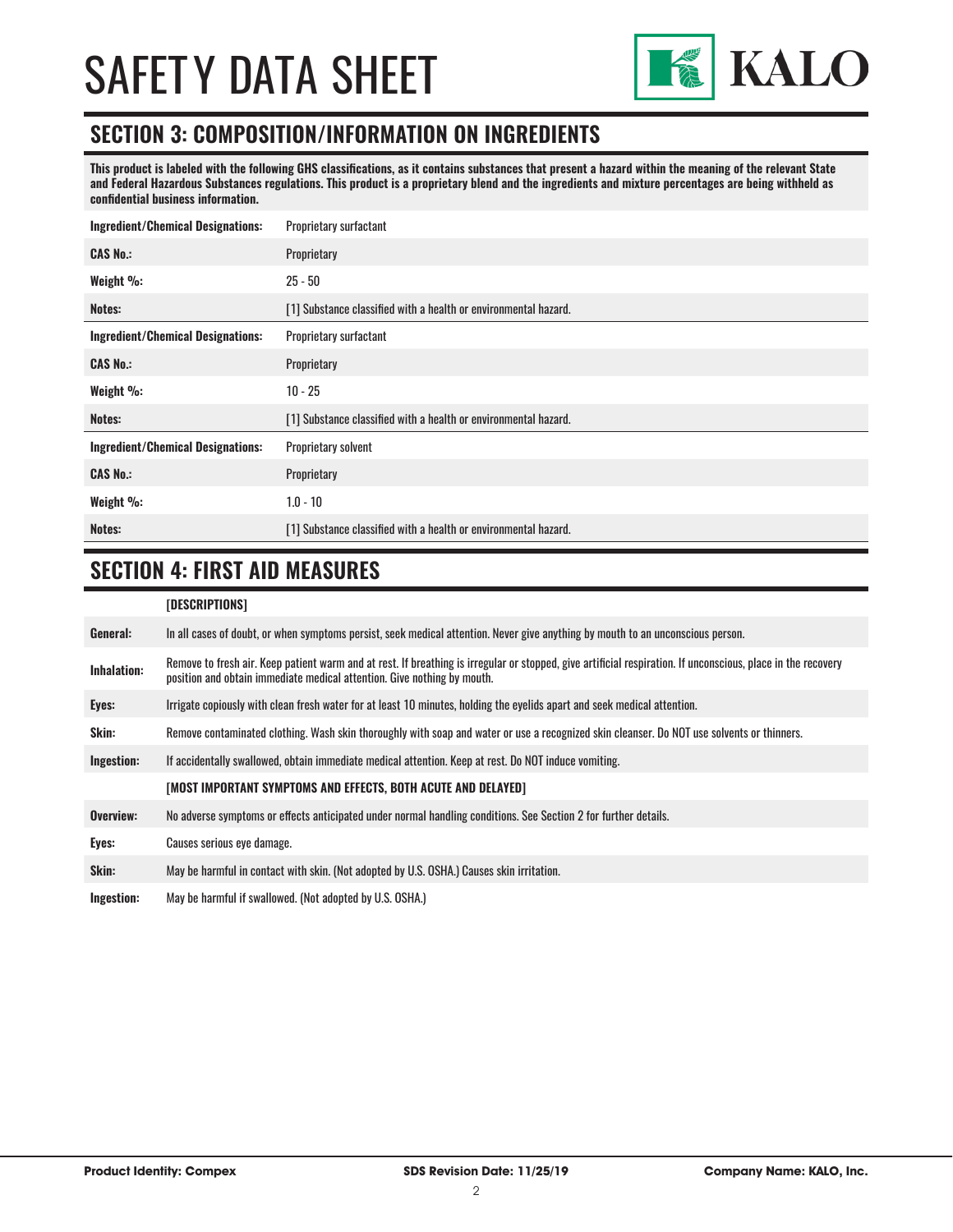

## **SECTION 5: FIREFIGHTING MEASURES**

| <b>Extinguishing Media:</b>     | Alcohol resistant foam, CO <sup>2</sup> , powder, or water spray. Do not use water jet.                                                                                                                                                                                                                                                                |
|---------------------------------|--------------------------------------------------------------------------------------------------------------------------------------------------------------------------------------------------------------------------------------------------------------------------------------------------------------------------------------------------------|
| <b>Special Hazards:</b>         | Combustion may yield smoke, carbon monoxide, and other products of incomplete combustion. Oxides of sulfur, nitrogen or phosphorus may<br>also be formed. Never use welding or cutting torches on or near container, even if empty.                                                                                                                    |
| <b>Advice For Firefighters:</b> | Evacuate area. Prevent contamination from run-off of adjacent areas, streams, drinking water and sewers. Do not flush down sewers or other<br>drainage systems. Exposed firefighters must wear standard protective equipment and in enclosed areas self-contained breathing apparatus.<br>Use water-spray to cool fire-exposed surfaces and personnel. |

## **SECTION 6: ACCIDENTAL RELEASE MEASURES**

| <b>Precautions/Procedures:</b>                                         | Keep all sources of ignition away from spill/release. In case of a major spill or spillage in a confined space evacuate the area and<br>check vapor levels.                                                                                                                                                                                                                                                                                                                                                                                                                                                                                                               |
|------------------------------------------------------------------------|---------------------------------------------------------------------------------------------------------------------------------------------------------------------------------------------------------------------------------------------------------------------------------------------------------------------------------------------------------------------------------------------------------------------------------------------------------------------------------------------------------------------------------------------------------------------------------------------------------------------------------------------------------------------------|
| <b>Environmental Precautions:</b>                                      | Do not allow spills to enter drains or water courses.                                                                                                                                                                                                                                                                                                                                                                                                                                                                                                                                                                                                                     |
| <b>Methods and Material For</b><br><b>Containment and Cleaning Up:</b> | Ventilate the area and avoid breathing vapors. Take the personal protective measures listed in Section 8. Contain and absorb spillage<br>with non-combustible materials (e.g. sand/earth/vermiculite). Place in closed containers outside buildings and dispose of according<br>to the Waste Regulations (see Section 13). Clean, preferably with a detergent. Do not use solvents. Do not allow spills to enter drains<br>or water courses. If drains, sewers, streams or lakes are contaminated, inform the local water company immediately. In the case of<br>contamination of rivers, streams, or lakes, the Environmental Protection Agency should also be informed. |

## **SECTION 7: HANDLING AND STORAGE**

| <b>Precautions For Safe Handling:</b> | Do not get in eyes, on skin, or on clothing. Do not breathe vapors or mists. Keep container closed. Use only with adequate<br>ventilation. Use good personal hygiene practices. Wash hands before eating, drinking, smoking. Remove contaminated clothing<br>and wash before reuse. Destroy contaminated belts and shoes and other items that cannot be decontaminated. Have eyewash<br>accessible to use in handling area. See Section 2 for further details. |
|---------------------------------------|----------------------------------------------------------------------------------------------------------------------------------------------------------------------------------------------------------------------------------------------------------------------------------------------------------------------------------------------------------------------------------------------------------------------------------------------------------------|
| <b>Conditions For Safe Storage:</b>   | Store in tightly closed containers in dry, well-ventilated area, away from excessive heat and incompatibles.<br>See Section 2 [PREVENTION] for further details.                                                                                                                                                                                                                                                                                                |
| <b>Incompatible Materials:</b>        | Oxidizing agents.                                                                                                                                                                                                                                                                                                                                                                                                                                              |
| <b>Specific End Use(s):</b>           | See technical data sheet.                                                                                                                                                                                                                                                                                                                                                                                                                                      |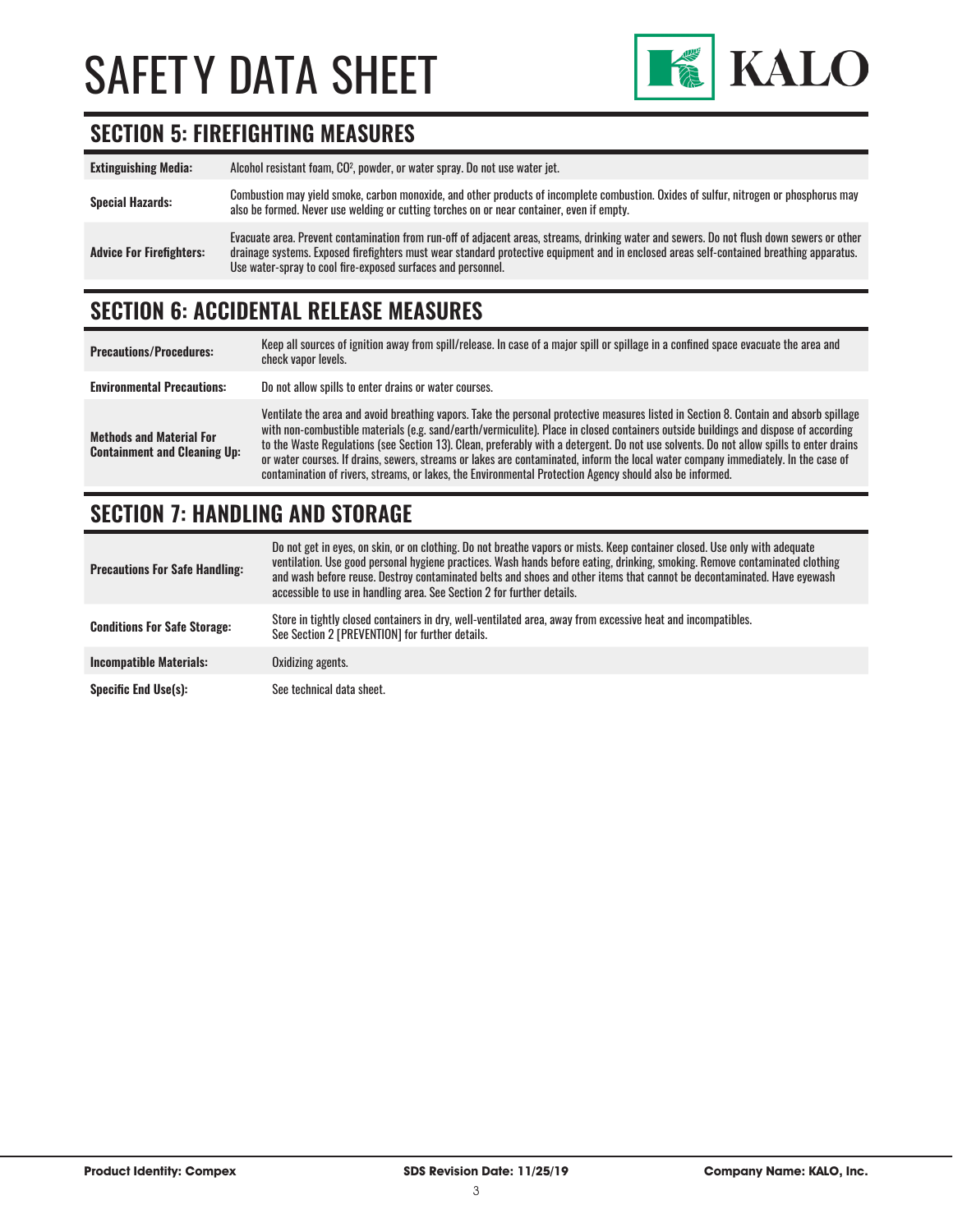

## **SECTION 8: EXPOSURE CONTROLS/PERSONAL PROTECTION**

| <b>Exposure Data:</b> | This product contains the following ingredient with established limits for workplace exposure under OSHA, ACGIH and/or NIOSH. |               |                      |
|-----------------------|-------------------------------------------------------------------------------------------------------------------------------|---------------|----------------------|
| <b>CAS No.</b>        | Ingredient                                                                                                                    | <b>Source</b> | Value                |
| Proprietary           | <b>Proprietary Solvent</b>                                                                                                    | <b>OSHA</b>   | No Established Limit |
|                       |                                                                                                                               | <b>ACGIH</b>  | No Established Limit |
|                       |                                                                                                                               | NIOSH         | No Established Limit |
| <b>CAS No.</b>        | Ingredient                                                                                                                    | <b>Source</b> | Value                |
| Proprietary           | <b>Proprietary Surfactant</b>                                                                                                 | <b>OSHA</b>   | No Established Limit |
|                       |                                                                                                                               | <b>ACGIH</b>  | No Established Limit |
|                       |                                                                                                                               | <b>NIOSH</b>  | No Established Limit |
| <b>CAS No.</b>        | Ingredient                                                                                                                    | <b>Source</b> | Value                |
| Proprietary           | <b>Proprietary Surfactant</b>                                                                                                 | <b>OSHA</b>   | No Established Limit |
|                       |                                                                                                                               | <b>ACGIH</b>  | No Established Limit |
|                       |                                                                                                                               | <b>NIOSH</b>  | No Established Limit |

**Carcinogen Data:** This product contains the following ingredients (at greater than 0.1%) that are suspected of being or known to be a carcinogen under OSHA, NTP or IARC.

| <b>CAS No.</b> | Ingredient                    | <b>Source</b> | Value                                                                 |
|----------------|-------------------------------|---------------|-----------------------------------------------------------------------|
| Proprietary    | <b>Proprietary Solvent</b>    | <b>OSHA</b>   | Select Carcinogen: No                                                 |
|                |                               | <b>NTP</b>    | Known: No / Suspected: No                                             |
|                |                               | <b>IARC</b>   | Group 1: No / Group 2a: No / Group 2b: No / Group 3: No / Group 4: No |
| <b>CAS No.</b> | Ingredient                    | <b>Source</b> | Value                                                                 |
|                | <b>Proprietary Surfactant</b> | <b>OSHA</b>   | Select Carcinogen: No                                                 |
| Proprietary    |                               | <b>NTP</b>    | Known: No / Suspected: No                                             |
|                |                               | <b>IARC</b>   | Group 1: No / Group 2a: No / Group 2b: No / Group 3: No / Group 4: No |
| <b>CAS No.</b> | Ingredient                    | <b>Source</b> | Value                                                                 |
| Proprietary    | <b>Proprietary Surfactant</b> | <b>OSHA</b>   | Select Carcinogen: No                                                 |
|                |                               | <b>NTP</b>    | Known: No / Suspected: No                                             |
|                |                               | <b>IARC</b>   | Group 1: No / Group 2a: No / Group 2b: No / Group 3: No / Group 4: No |

#### **[EXPOSURE CONTROLS]**

| <b>Respiratory:</b>          | If workers are exposed to concentrations above the exposure limit, they must use the appropriate certified respirators.                                                                                                                                                                                                                |
|------------------------------|----------------------------------------------------------------------------------------------------------------------------------------------------------------------------------------------------------------------------------------------------------------------------------------------------------------------------------------|
| Eyes:                        | Wear safety eyewear (e.g. safety spectacles/goggles/visors) to protect against the splash of liquids.                                                                                                                                                                                                                                  |
| Skin:                        | Overalls, which cover the body, arms, and legs, should be worn. Skin should not be exposed. All parts of the body should be washed after contact.                                                                                                                                                                                      |
| <b>Engineering Controls:</b> | Provide adequate ventilation. Where reasonably practicable, this should be achieved by the use of local exhaust ventilation and good general<br>extraction. If these are not sufficient to maintain concentrations of particulates, and any vapor below occupational exposure limits, suitable<br>respiratory protection must be worn. |
| <b>Ather Work Practices:</b> | See technical data sheet. See Section 2 [PREVENTION] for further details                                                                                                                                                                                                                                                               |

**Other Work Practices:** See technical data sheet. See Section 2 [PREVENTION] for further details.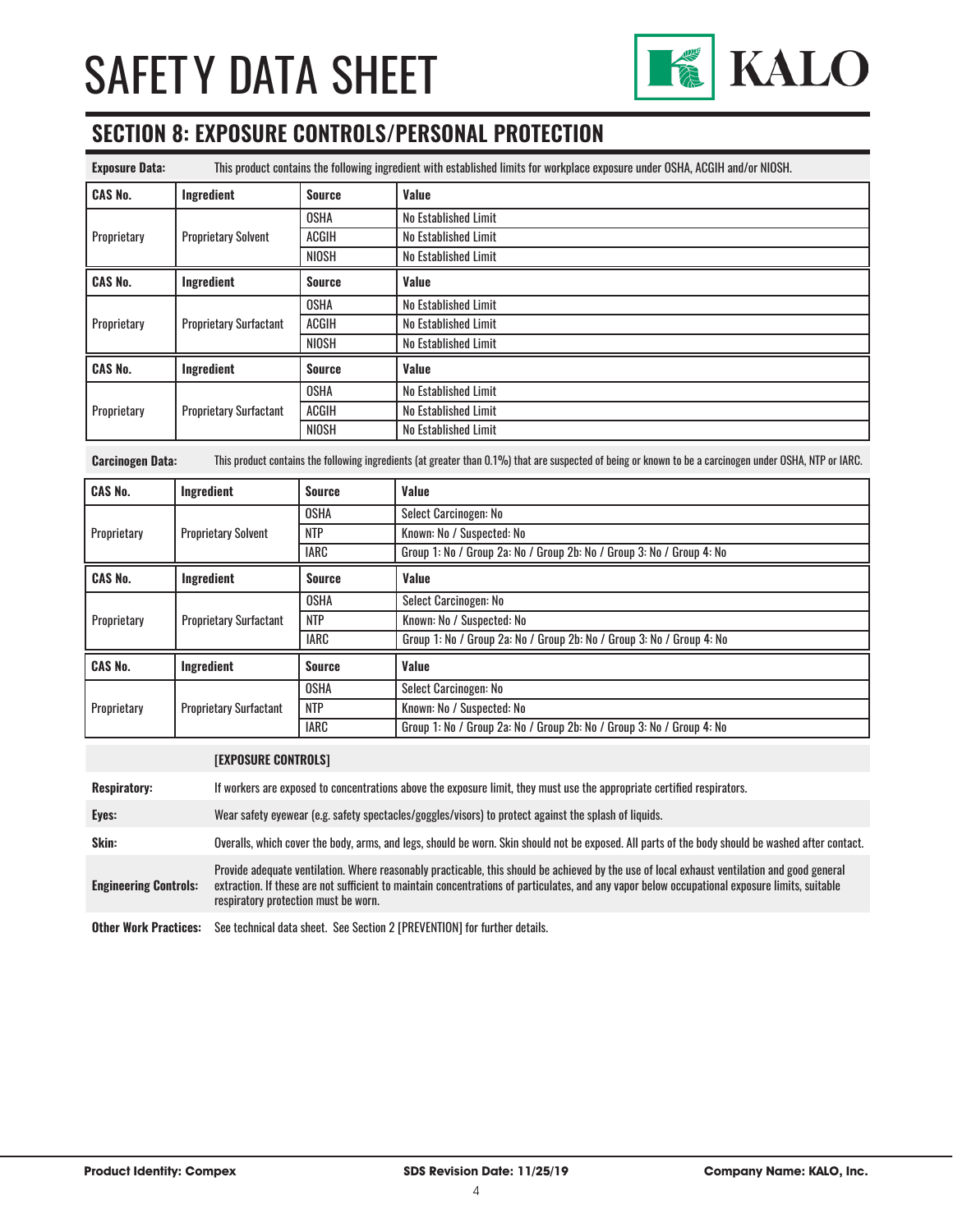

## **SECTION 9: PHYSICAL AND CHEMICAL PROPERTIES**

| Appearance:                                       | Pale Yellow Liquid             |
|---------------------------------------------------|--------------------------------|
| Odor:                                             | Mild                           |
| <b>Odor Threshold:</b>                            | <b>Not Measured</b>            |
| pH:                                               | $10 - 11$                      |
| <b>Specific Gravity:</b>                          | $1.03 - 1.13$                  |
| <b>Flashpoint and Method:</b>                     | >200°F (>93°C) SETA Closed Cup |
| <b>Solubility in Water:</b>                       | Soluble in water @ 20°C        |
| Viscosity (cSt):                                  | <b>Not Measured</b>            |
| <b>VOC%:</b>                                      | <b>Not Measured</b>            |
| Vapor Pressure (Pa):                              | <b>Not Measured</b>            |
| <b>Vapor Density:</b>                             | <b>Not Measured</b>            |
| <b>Density:</b>                                   | <b>Not Measured</b>            |
| <b>Melting/Freezing Points:</b>                   | <b>Not Measured</b>            |
| Initial Boiling Point/Range (°F/°C):              | <b>Not Measured</b>            |
| <b>Flammability (Solid, Gas):</b>                 | <b>Not Measured</b>            |
| <b>Upper Flammability/Explosive Limits:</b>       | <b>Not Measured</b>            |
| Lower Flammability/Explosive Limits:              | <b>Not Measured</b>            |
| <b>Decomposition Temperature:</b>                 | <b>Not Measured</b>            |
| <b>Auto-Ignition Temperature:</b>                 | <b>Not Measured</b>            |
| <b>Volatility:</b>                                | <b>Not Measured</b>            |
| <b>Molecular Weight:</b>                          | <b>Not Measured</b>            |
| Partition Co-Efficient n-octanol/water (Log Kow): | <b>Not Measured</b>            |
| <b>Evaporation Rate (Ether=1):</b>                | <b>Not Measured</b>            |
| <b>Particle Size:</b>                             | <b>Not Measured</b>            |
| Other:                                            | No other relevant information. |

## **SECTION 10: STABILITY AND REACTIVITY**

| <b>Reactivity:</b>                       | Not chemically reactive.                                                                                |
|------------------------------------------|---------------------------------------------------------------------------------------------------------|
| <b>Chemical Stability:</b>               | Stable under normal ambient and anticipated conditions of use.                                          |
| <b>Hazardous Reactions:</b>              | Hazardous reactions not anticipated.                                                                    |
| <b>Conditions To Avoid:</b>              | Extended exposure to high temperatures can cause decomposition. Avoid all possible sources of ignition. |
| <b>Incompatible Materials:</b>           | Oxidizing agents.                                                                                       |
| <b>Hazardous Decomposition Products:</b> | Not anticipated under normal conditions of use.                                                         |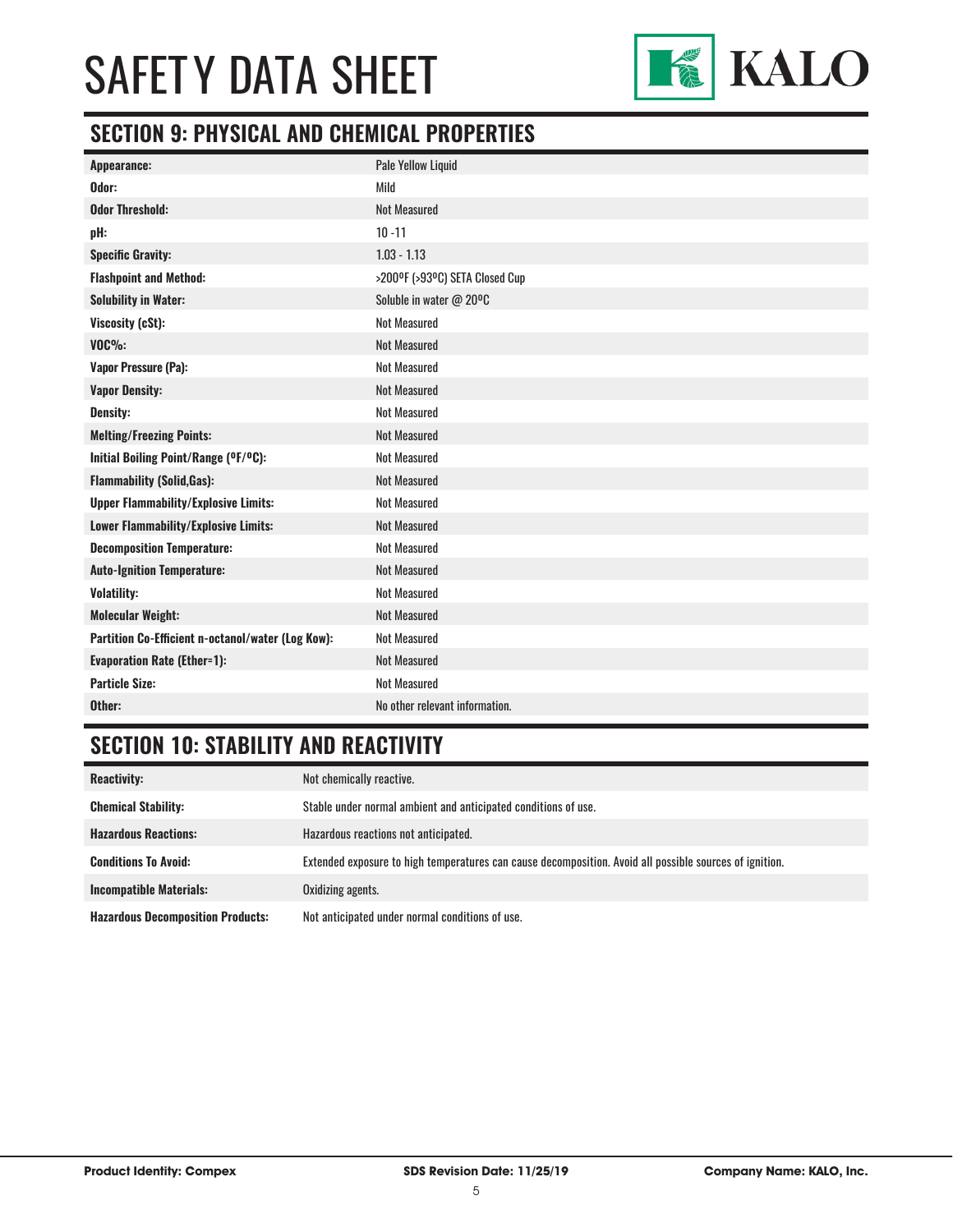

### **SECTION 11: TOXICOLOGICAL INFORMATION**

|                                                                   | [ACUTE TOXICITY ESTIMATE]                                        |                          |
|-------------------------------------------------------------------|------------------------------------------------------------------|--------------------------|
| Ingredients:                                                      | Proprietary Blends of Surfactant and Solvent                     |                          |
| Oral LD50mg/kg:                                                   | >2,000.00                                                        |                          |
| Skin LD50mg/kg:                                                   | >2,000.00                                                        |                          |
| Inhalation Vapor LC50mg/L/4hr:                                    | >20.00                                                           |                          |
| Inhalation Dust/Mist LC50mg/L/4hr:                                | >20.00                                                           |                          |
| <b>ITEM</b>                                                       | <b>HAZARD</b>                                                    | <b>CATEGORY</b>          |
| <b>Acute Toxicity (mouth):</b>                                    | May be harmful if swallowed. (Not adopted by U.S. OSHA.)         | 5                        |
| <b>Acute Toxicity (skin):</b>                                     | May be harmful in contact with skin. (Not adopted by U.S. OSHA.) | 5                        |
| <b>Acute Toxicity (inhalation):</b>                               | Not Applicable                                                   | $\overline{\phantom{a}}$ |
| <b>Skin Corrosion/Irritation:</b>                                 | <b>Causes skin irritation.</b>                                   | $\overline{2}$           |
| <b>Eye Damage/Irritation:</b>                                     | <b>Causes serious eye damage.</b>                                | 1                        |
| <b>Sensitization (respiratory):</b>                               | <b>Not Applicable</b>                                            |                          |
| <b>Sensitization (skin):</b>                                      | Not Applicable                                                   | $\qquad \qquad -$        |
| <b>Germ Toxicity:</b>                                             | <b>Not Applicable</b>                                            | $\overline{\phantom{a}}$ |
| <b>Carcinogenicity:</b>                                           | Not Applicable                                                   |                          |
| <b>Reproductive Toxicity:</b>                                     | <b>Not Applicable</b>                                            |                          |
| <b>Specific Target Organ Systemic Toxicity-Single Exposure:</b>   | Not Applicable                                                   | $\sim$                   |
| <b>Specific Target Organ Systemic Toxicity-Repeated Exposure:</b> | Not Applicable                                                   |                          |
| <b>Aspiration Hazard:</b>                                         | <b>Not Applicable</b>                                            |                          |

### **SECTION 12: ECOLOGICAL INFORMATION**

| <b>Toxicity:</b>                       | No additional information provided for this product.  |
|----------------------------------------|-------------------------------------------------------|
| <b>Persistence and Degradability:</b>  | There is no data available on the preparation itself. |
| <b>Bioaccumulative Potential:</b>      | Not measured.                                         |
| <b>Mobility In Soil:</b>               | No data available.                                    |
| <b>Results of PBT and vPvB Assess:</b> | This product contains no PBT/vPvB chemicals.          |
| <b>Other Adverse Effects:</b>          | No data available.                                    |

## **SECTION 13: DISPOSAL CONSIDERATIONS**

**Waste Treatment Methods:**

Do not allow into drains or water courses. Wastes and emptied containers should be disposed of in accordance with regulations made under the Control of Pollution Act and the Environmental Protection Act. Using information provided in this data sheet advice should be obtained from the Waste Regulation Authority, whether the special waste regulations apply. Dispose of contents in accordance with local and national regulations.